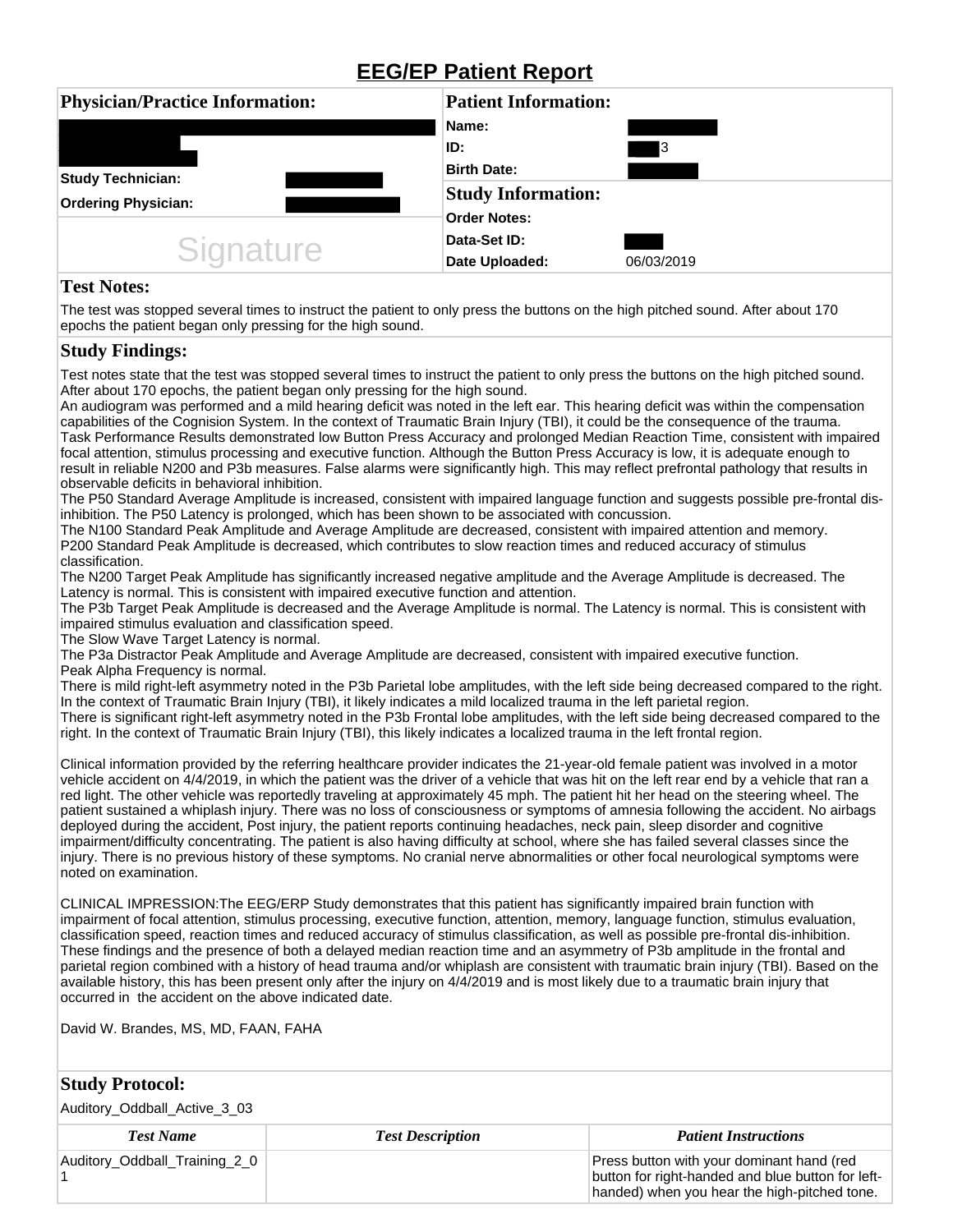| Auditory_Oddball_Active_3_01 |             | Press button with your dominant hand (red<br>button for right-handed and blue button for left-<br>handed) when you hear the high-pitched tone. |
|------------------------------|-------------|------------------------------------------------------------------------------------------------------------------------------------------------|
| EEG                          | EEG capture |                                                                                                                                                |
| Pure Tone Audiometry         |             |                                                                                                                                                |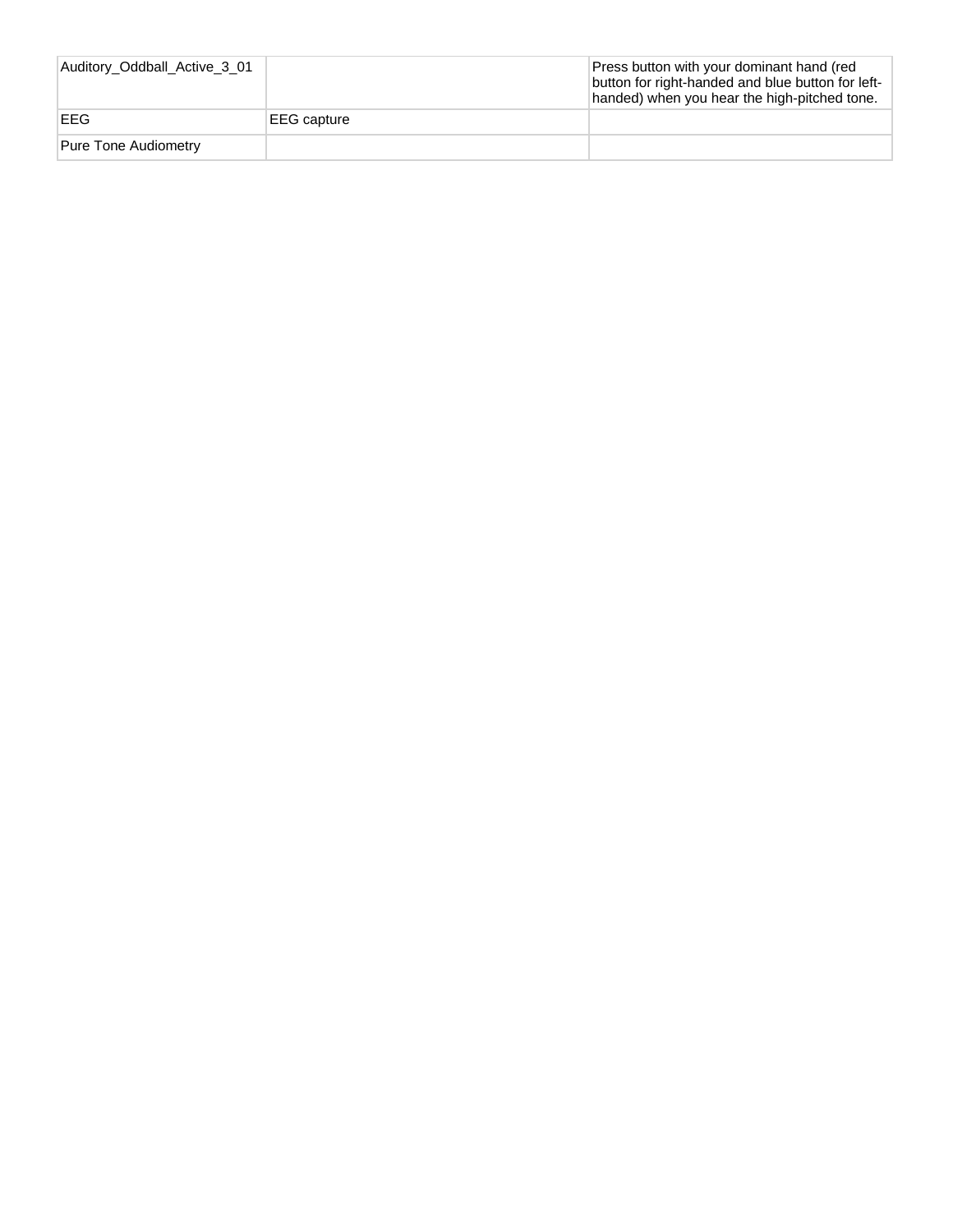| <b>Physician/Practice Information:</b> |                   |                         | <b>Patient Information:</b> |                            |  |  |
|----------------------------------------|-------------------|-------------------------|-----------------------------|----------------------------|--|--|
|                                        |                   | Name:                   |                             |                            |  |  |
|                                        |                   | ID:                     | <b>Birth Date:</b>          |                            |  |  |
|                                        |                   |                         |                             |                            |  |  |
| <b>Study Technician:</b>               |                   |                         | <b>Study Information:</b>   |                            |  |  |
| <b>Treating Physician:</b>             |                   |                         | <b>Order Notes:</b>         |                            |  |  |
|                                        |                   | Date Uploaded:          | 06/03/2019                  |                            |  |  |
| <b>Test Name:</b>                      |                   |                         |                             |                            |  |  |
| Auditory_Oddball_Active_3_01           |                   |                         |                             |                            |  |  |
|                                        |                   | <b>TASK PERFORMANCE</b> |                             |                            |  |  |
| <b>Feature</b>                         |                   | Value                   |                             |                            |  |  |
| Button Press Accuracy (%)              |                   | 65.0                    |                             |                            |  |  |
| False Alarms (%)                       |                   | 35.3                    |                             |                            |  |  |
| Median Reaction Time (ms)              |                   | 496.0                   |                             |                            |  |  |
|                                        |                   | <b>ERP FEATURES</b>     |                             |                            |  |  |
| <b>Feature</b>                         | <b>Stimulus</b>   | Amplitude $(\mu V)$     | Latency (ms)                | $Avg$ Amplitude ( $\mu$ V) |  |  |
| P <sub>50</sub>                        | Standard          | 1.35                    | 61.7                        | 0.71                       |  |  |
| N <sub>100</sub>                       | Standard          | $-4.42$                 | 99.4                        | $-2.42$                    |  |  |
| P <sub>200</sub>                       | Standard          | 1.55                    | 195.4                       | $-0.05$                    |  |  |
| N200                                   | Target            | $-9.44$                 | 202.3                       | $-2.13$                    |  |  |
| P <sub>3</sub> b                       | Target            | 5.45                    | 324.0                       | 2.26                       |  |  |
| SW                                     | Target            | $-3.43$                 | 433.1                       | $-1.58$                    |  |  |
| P <sub>3</sub> a                       | <b>Distractor</b> | 6.94                    | 237.3                       | 1.42                       |  |  |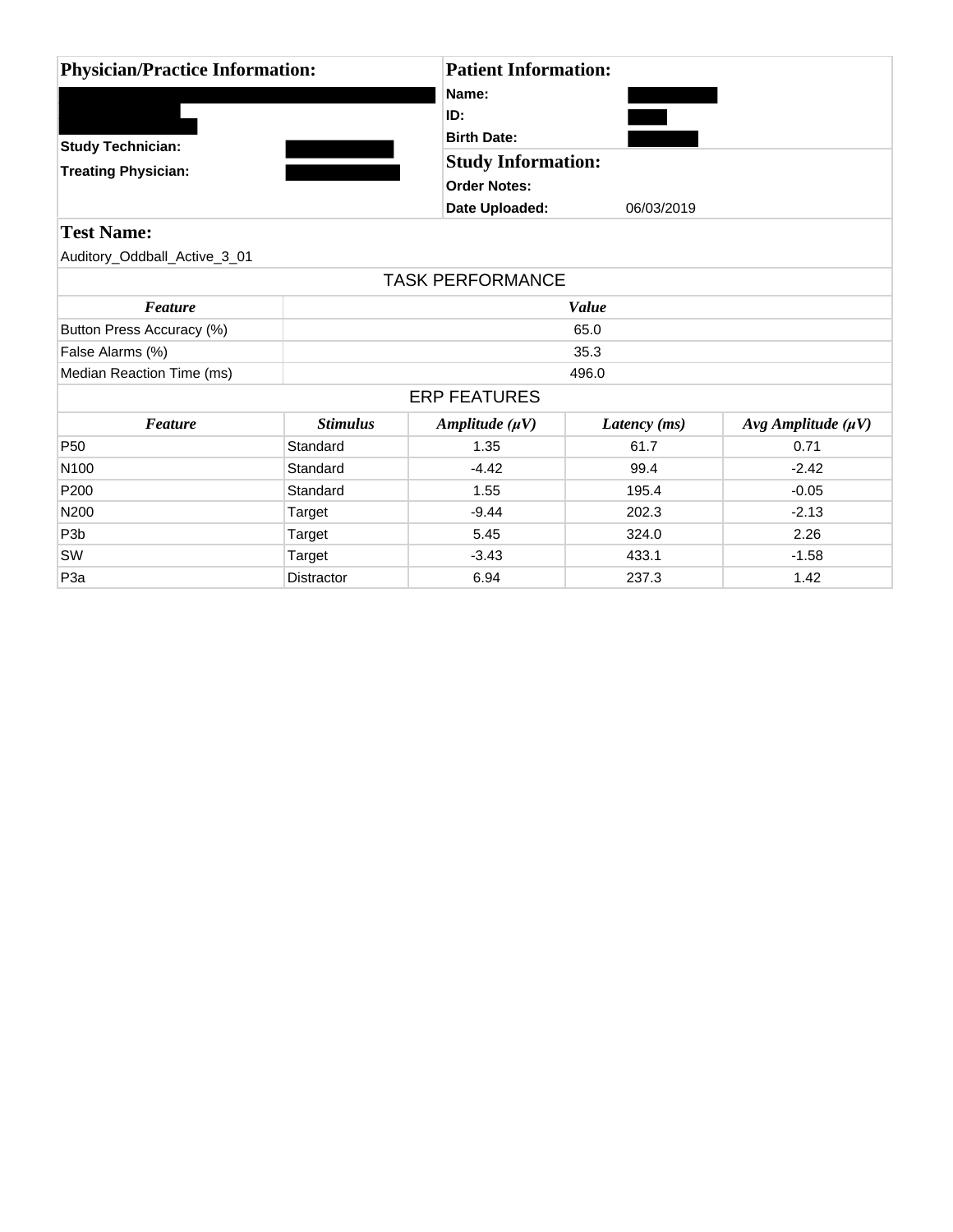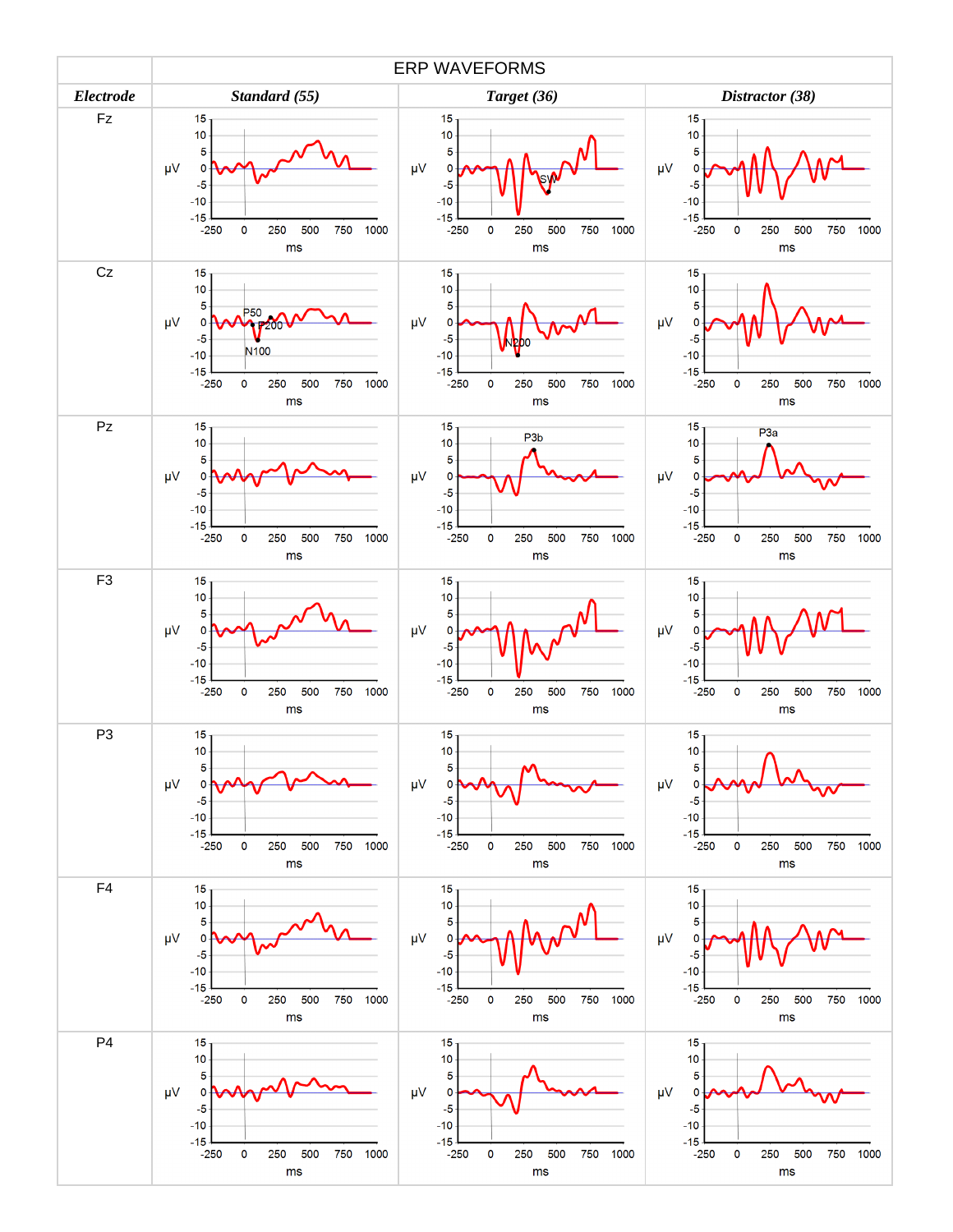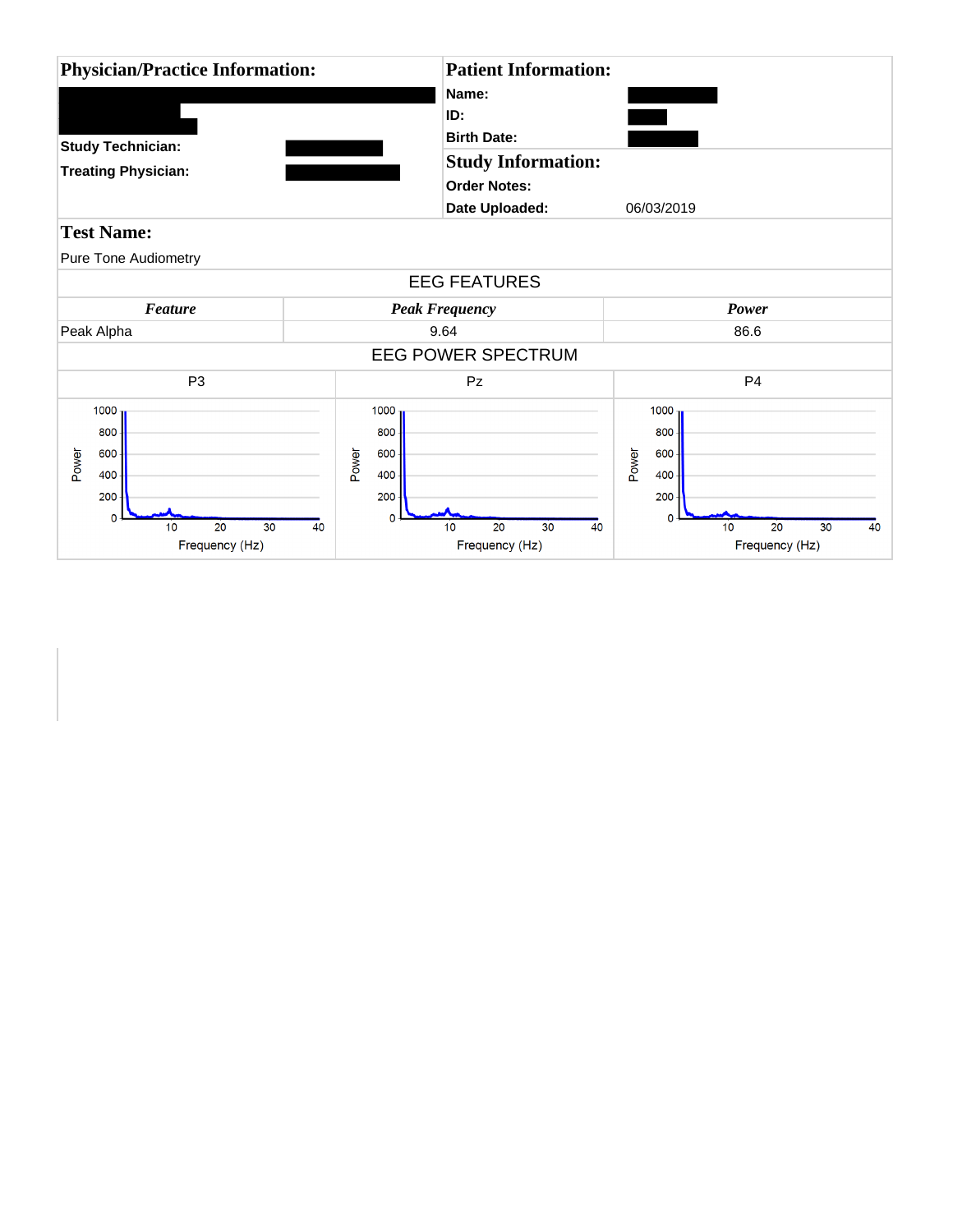